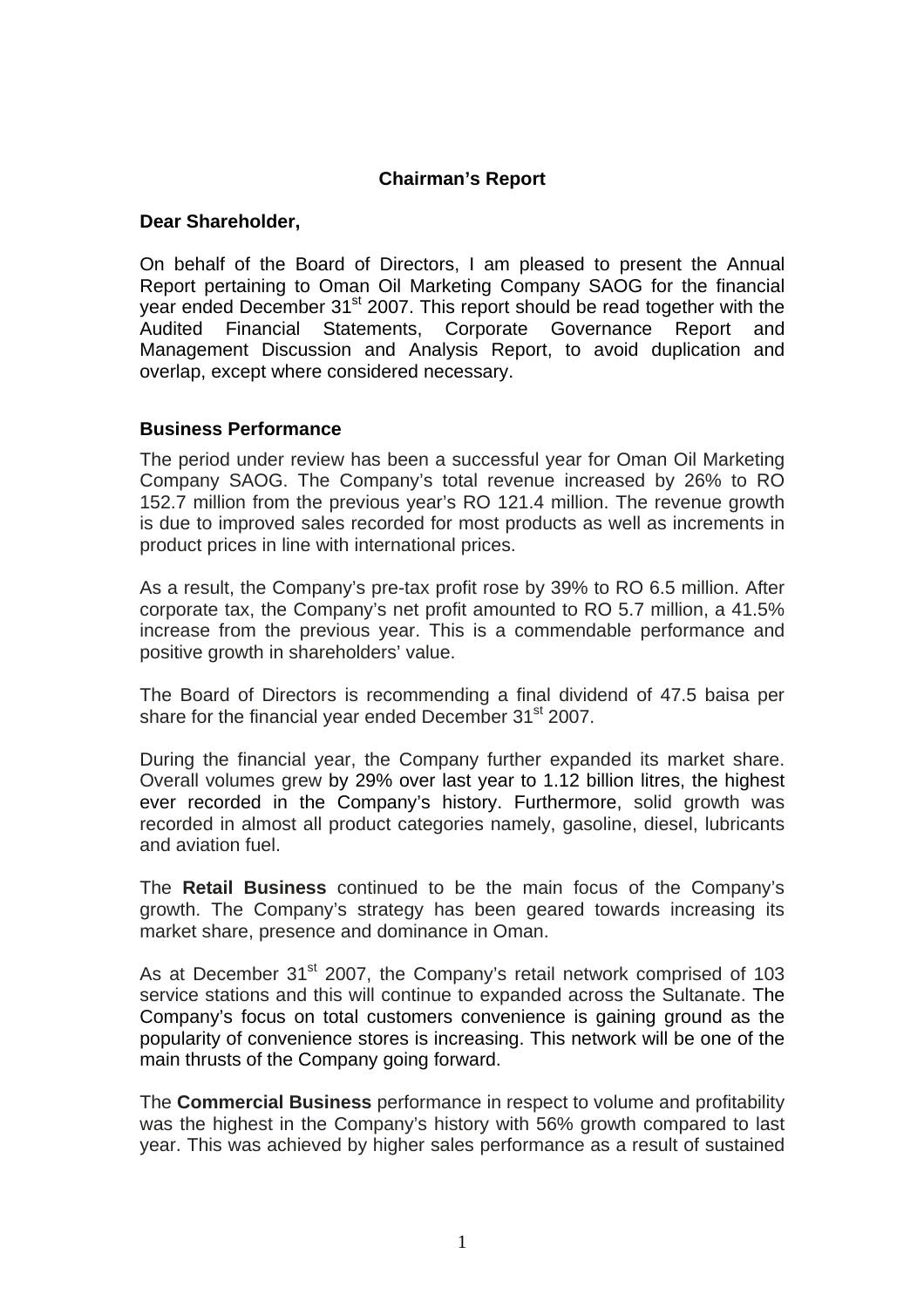efforts in understanding customer needs and continued focus on customer service.

The **Lubricant** sector registered a commendable performance despite the pressure of continuous increase in base oil prices. This performance was achieved as a result of unvarying efforts by the team in promoting the BP Visco 2000 brand and CASTROL. The Company has also embarked on developing its own brand, namely Maximo and Optimo in the overseas market. These lubricants are currently being marketed in Yemen, Somalia and Sudan. Efforts to penetrate larger markets in the region and Africa are underway.

The **Aviation** business unit was severely affected by the decision of the Sultanate to pull out of Gulf Air in addition to increasingly fierce competition in the market. Nevertheless, persistent focus is directed to other aviation customers together with Air BP in providing technical expertise and superior services to its customers.

The achievements are accredited to the initiatives undertaken to improve the reliability and support functions of business operations comprising of a comprehensive logistics and distribution system, bulk and aviation depots, and prime movers which have also been enhanced in tandem with the Company's business growth

### **Health, Security, Safety and Environment**

In its continued pursuit for excellence, Oman Oil Marketing Company remains committed to ensuring the highest possible standards of health, safety and environment (HSE) management practices which are applied throughout the organization. Despite organizational changes, commitment to the highest levels of HSE has helped the Company achieve a record of 15 years of LTIfree in the MAF terminal.

### **People**

As its most important asset, the staff body is a key factor of the Company's success. Great efforts have been exerted to attract and retain the right talent to ensure the fruition of the Company's vision of becoming the leading Omani company in fuel and lubricants marketing. Omanisation is also at its highest level of 85% as at December 31<sup>st</sup> 2007. Specialized training programs have also been introduced and implemented to ensure staff, at all levels, are equipped to enhance their capabilities, realize their potential and execute the long term plans and vision of the Company both efficiently and effectively.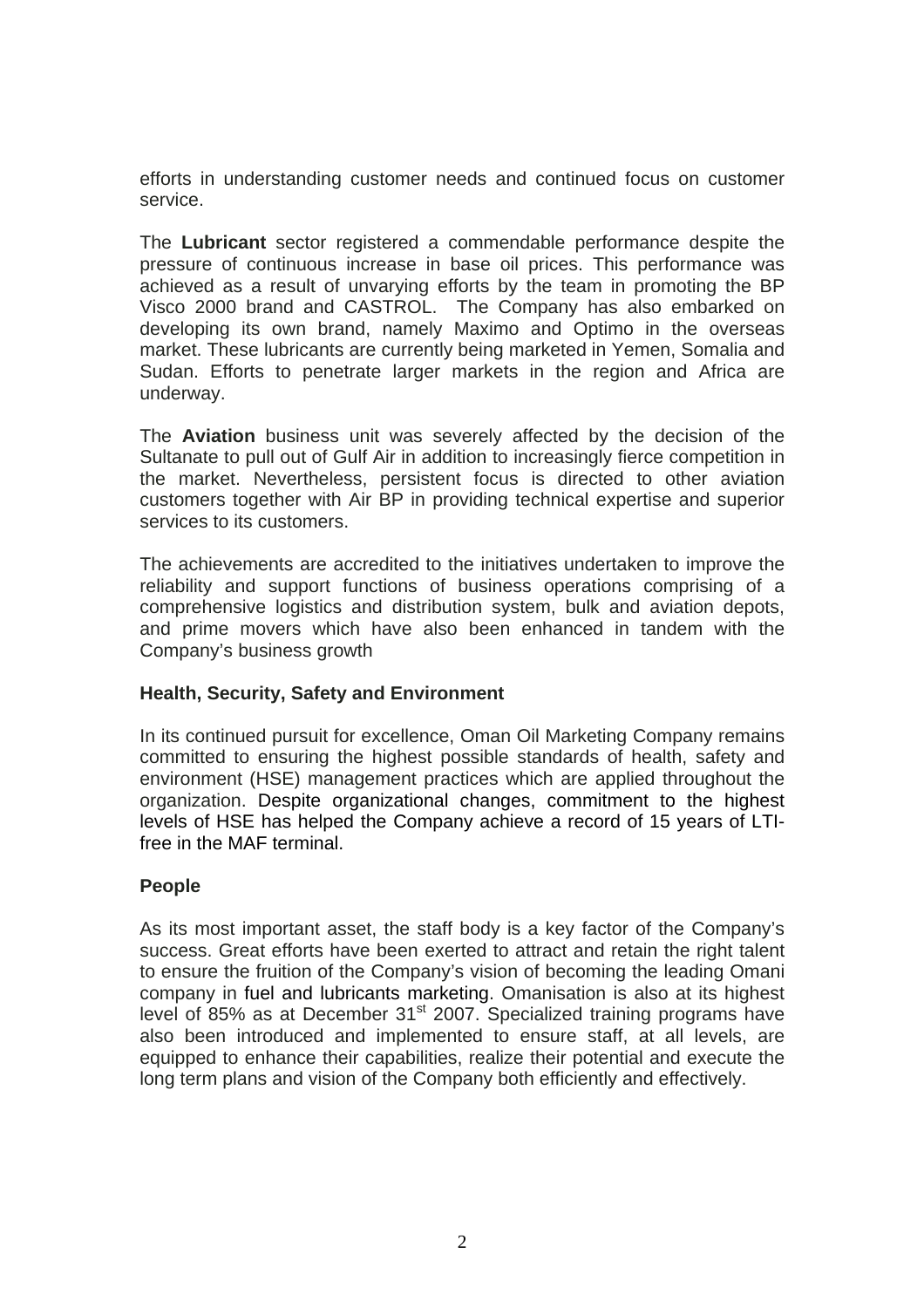# **Highlights of the Year**

As a responsible corporate citizen, the Company joined hands with the Government to support and help the re-building efforts of the nation from the destructive trail of cyclone Gonu. The Company donated RO 100,000 cash to Oman Charitable Organization in its commitment and solidarity with the Sultanate.

The other outstanding achievements by the Company include:

- Best financial performance in the Company's history
- New historical best Company LTI Free record of 15 years
- Highest Omanisation rate of 85%;
- Completion of the Company's business re-engineering
- Successful promotion and export of omanoil lubricants
- Best collection of debtors for the year
- Employment of Omanis at senior key positions

#### **Outlook**

The Company built a strong foundation for the future and has also identified the expansion of its retail network as the main thrust in 2008. The launch of omanoil branded lubricants in overseas markets is also expected to drive growth for the Company; the continued viability of the existing lubricants business will need to be kept under tight monitoring. Leveraging relationships with customers and authorities will help drive growth of commercial fuels to realize greater potential in increased economic activity in the country. The aviation industry and business will also witness reasonable growth in the future with the planned expansions of the Muscat and Salalah airports to compete with aggressive airport expansions in neighboring countries.

With increased competition in the market and aggressive marketing efforts undertaken by competitors, The Company will remain focused on expanding its network of facilities, improving the quality of its products and services, optimizing costs and developing its human capital even further.

The Board has set challenging targets for the Company in 2008 and is confident that the management and staff will continue to deliver growth in line with or exceeding market growth.

### **Acknowledgments**

I would like to take this opportunity to thank our customers, Government departments, dealers, and the Oman Oil Marketing Company staff for their dedication, commitment and efforts to making the Company reach even higher levels of excellence.